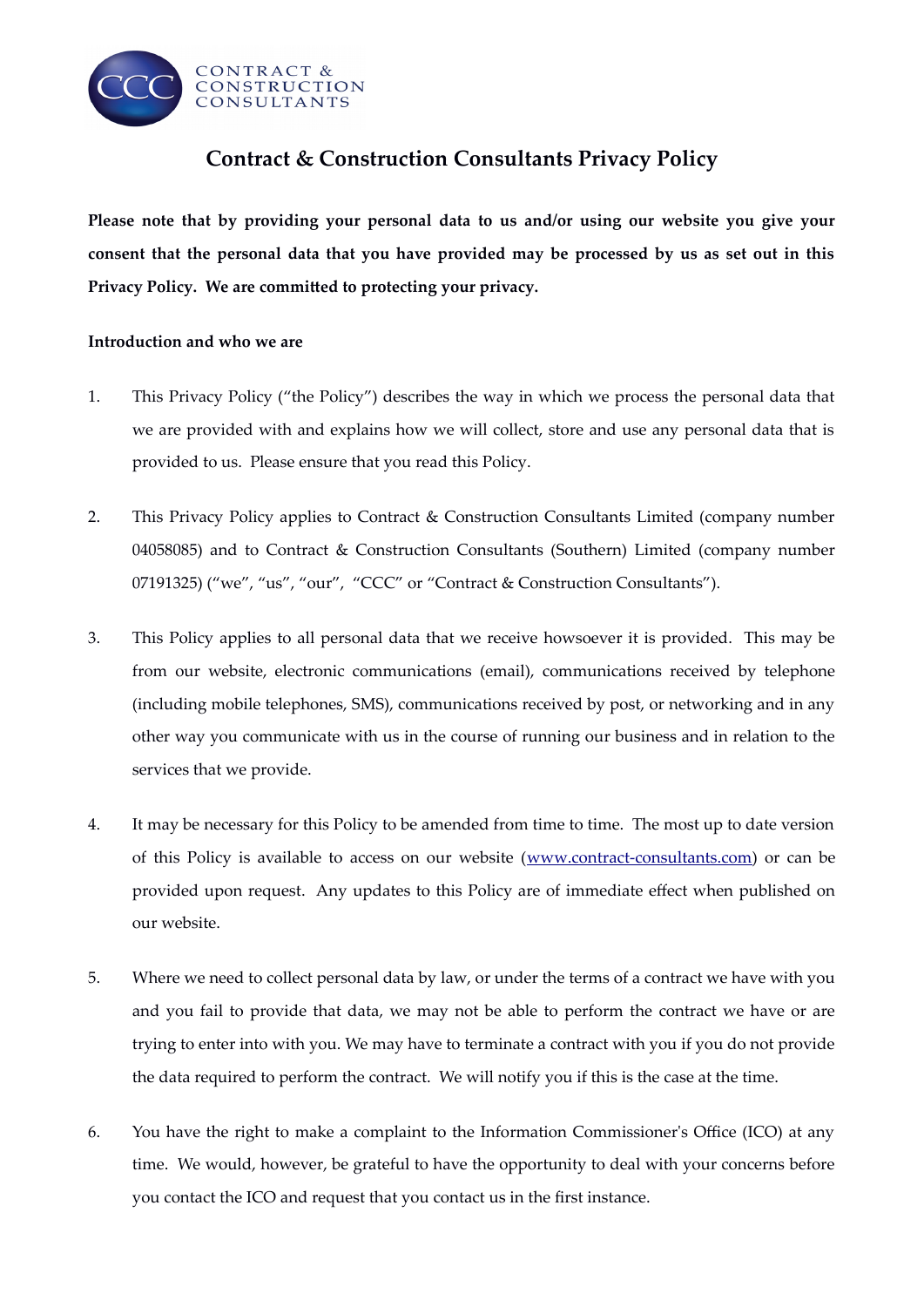#### **Your information and how we process it**

- 7. When you contact or instruct us, we will require personal information about you. The information that you provide to us may be manually and/or electronically stored.
- 8. We may collect and process information about you and your personnel through any of the following:
	- 8.1. In the course of carrying out work for you (or your business);
	- 8.2. By email or other electronic communications;
	- 8.3. Via our website;
	- 8.4. By telephone;
	- 8.5. Networking;
	- 8.6. Otherwise through providing our services or operating our business.
- 9. The personal data that we receive may include:
	- 9.1. Your name;
	- 9.2. Your job title;
	- 9.3. Contact information that you share with us. This may include, for example, email address, telephone number, and postal address;
	- 9.4. Information that you submit through our website;
	- 9.5. Any other personal data that we collect in the context of our work or in the course of operating our business.
	- 9.6. Details relevant to your employment or applications for employment at CCC, for example, date of birth, address, qualifications, employment history, National Insurance number.
	- 9.7. Where required, signature(s) and fnancial details such as bank account details.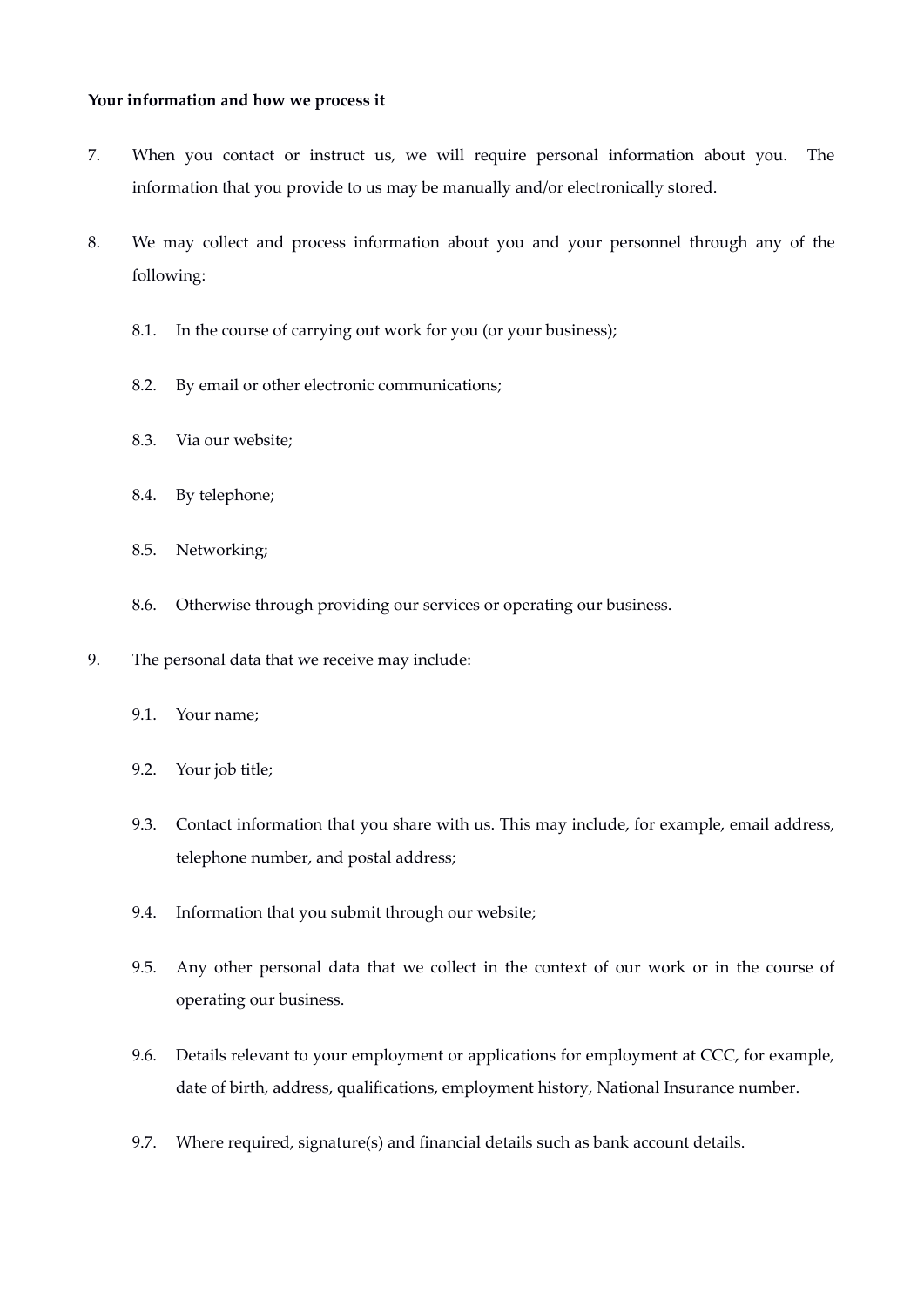- 9.8. Where required, data relating to health (including disabilities), ethnicity, race, religious beliefs, trade union membership and other 'special category personal data'.
- 10. We will only ask for data that is adequate, relevant and not excessive for their intended purposes.
- 11. It is important that the personal data we hold about you is accurate and current. Please keep us informed if your personal data changes during your relationship with us.

## **Data collected through our website and cookies**

- 12. In addition to the information described above, we use technology to collect anonymous information about the use of our website.
- 13. For example, when someone visits www.contract-consultants.com we use a third party service, Google Analytics, to collect standard internet log information and details of visitor behaviour patterns. We do this to understand how our website is being used and to make improvements. This information is only processed in a way which does not identify anyone. We do not make any attempt to fnd out the identities of those visiting our website. If we do want to collect personally identifable information through our website, we will be up front about this. We will make it clear when we collect personal information and will explain what we intend to do with it.
- 14. In order to collect the anonymous data we may use cookie technology on our website. You can set your browser to notify you when you receive a cookie and you can choose whether to accept this or not. If you disable or refuse cookies, please note that some parts of this website may become inaccessible or not function properly.

#### **How we will use your information**

- 15. We will only use your personal data when the law allows us to. The most common ways that we will use your personal data include the following:
	- 15.1. Where you have contacted us and asked us for information or for us to contact you.
	- 15.2. In order to perform the contract we have entered into with you, or are about to enter into with you.
	- 15.3. Where it is necessary for our legitimate interests and your interests and fundamental rights do not override those interests.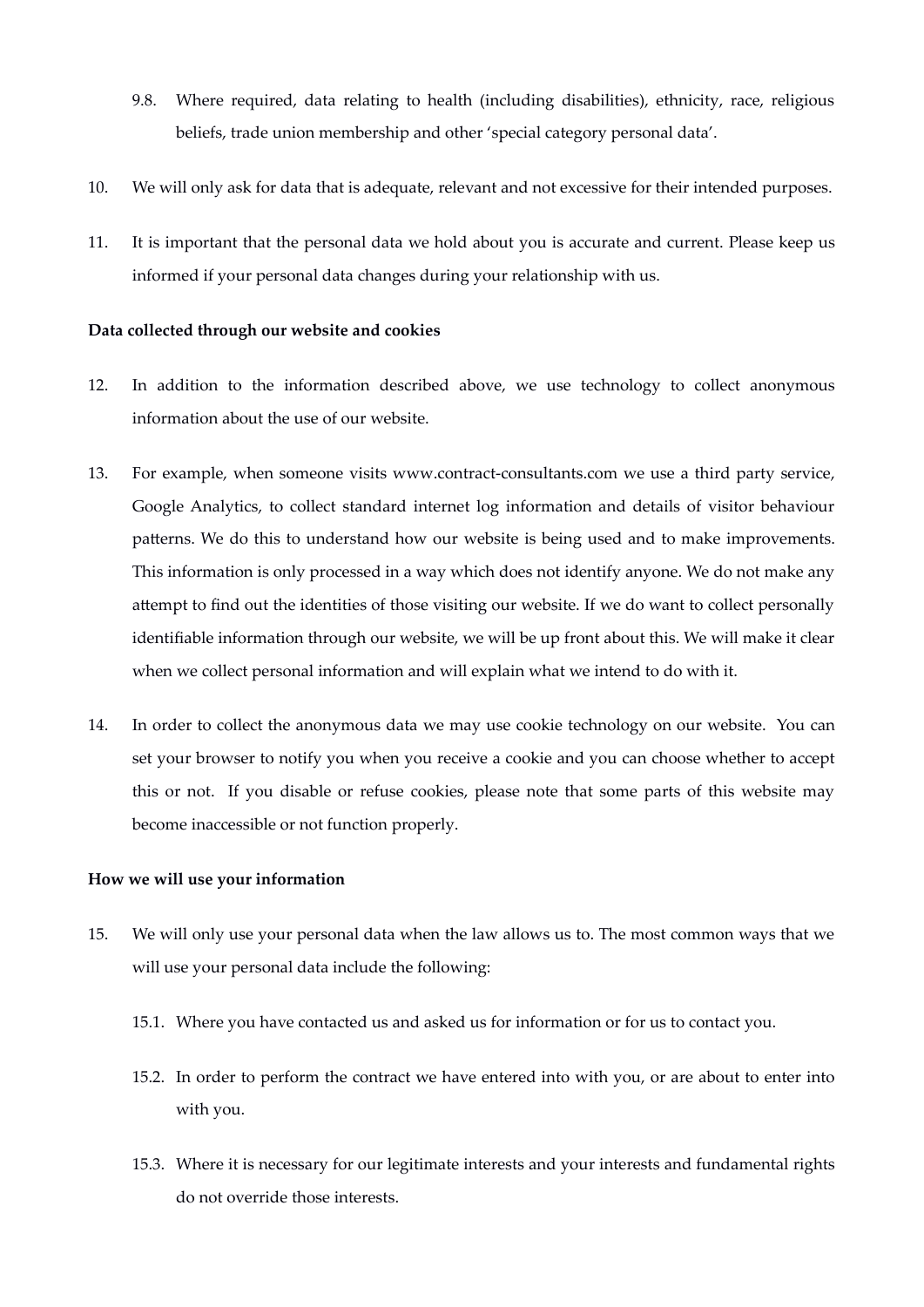- 15.4. Where we need to comply with a legal obligation.
- 16. More specifically this may include:
	- 16.1. To provide our services and other information to you;
	- 16.2. To contact you about our services or events;
	- 16.3. To send you updates on issues we think will be of interest to you;
	- 16.4. In relation to or arising from our our events;
	- 16.5. To respond to any query that you submit to us;
	- 16.6. To manage our relationship with you including by maintaining our database of client;
	- 16.7. To carry out any confict checks;
	- 16.8. To process any job application you (or your representative) has submitted;
	- 16.9. To administer our website and mailouts;
	- 16.10. To issue invoices, manage accounts and records and collection of payments and debts;
	- 16.11. As we feel is necessary to prevent illegal activity or to protect our interests.

#### **Legal basis for processing your information**

- 17. Generally we do not rely on consent as a legal basis for processing your personal data. You have the right to withdraw consent to marketing at any time by contacting us.
- 18. The legal bases that are relevant to our processing of your information are:
	- 18.1. Performance of, or entry into, a contract. This relates to the personal data that we need to collect to comply with any professional and legal obligations and in order for us to perform this contract.
	- 18.2. Compliance with a legal obligation to which we are subject.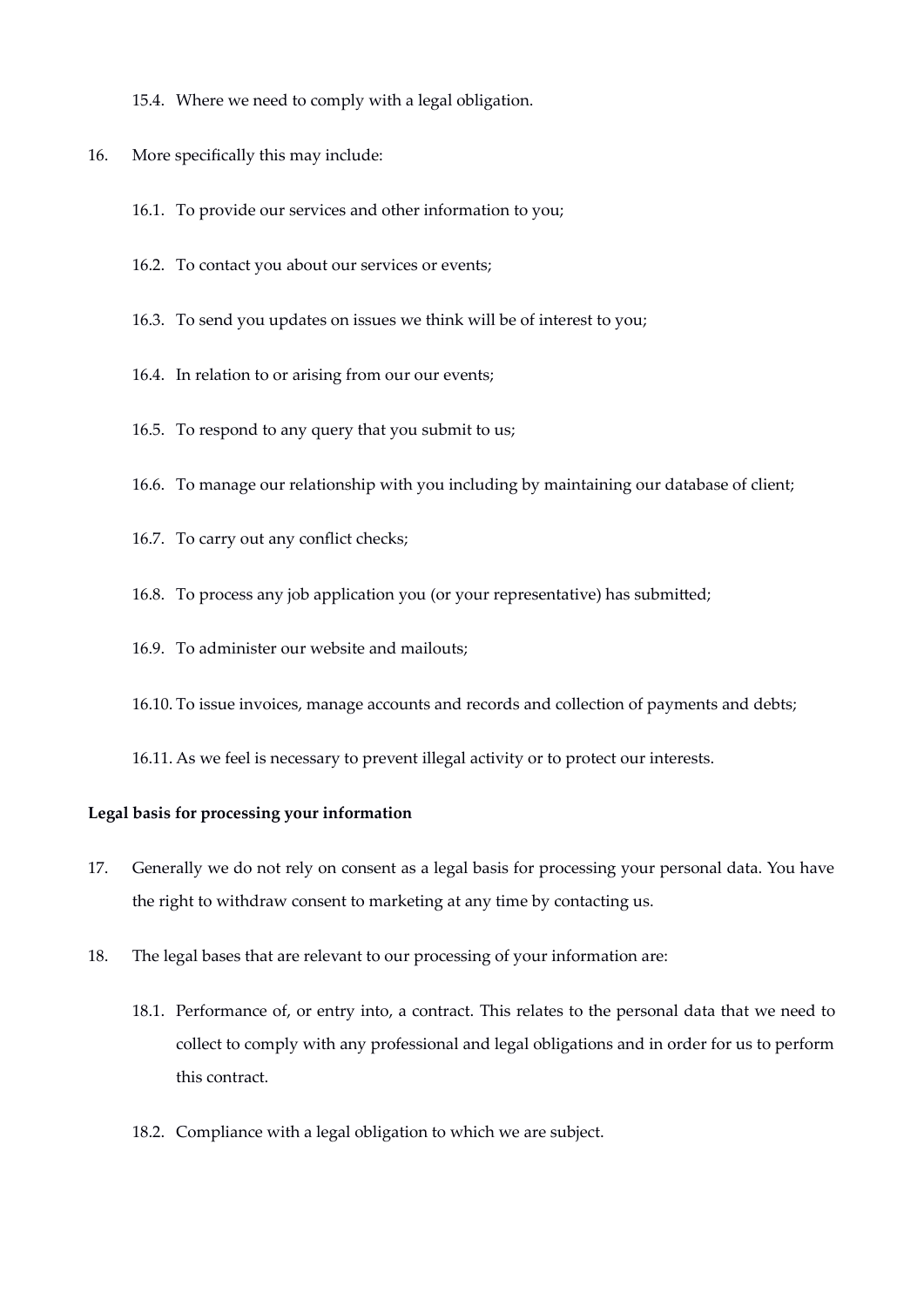18.3. Where we have a legitimate interest in doing so as a legal services provider (and where our legitimate interests are not overridden by your own interests or fundamental rights or freedoms).

# **Unsubscribe**

- 19. You have the right to object to the processing of your personal data for direct marketing purposes at any time.
- 20. If you do not wish to receive emails from us and want to be removed from our electronic mailing list, please email us at the address below with 'unsubscribe email' in the subject heading or use the unsubscribe option on any of our mailouts.
- 21. If you wish to be removed from our postal mailing list, please let us know by emailing us at the address below "unsubscribe mail' in the subject heading.
- 22. Our email address to process a request to unsubscribe is [enquire@contract-consultants.com](mailto:enquire@contract-consultants.com) or you can write to us at 15 Whiteladies Road, Clifton, Bristol, BS8 1PB.
- 23. We will keep a record of any request to unsubscribe to ensure that future direct marketing communications are not sent to you.

## **Disclosure and sharing of your personal data**

- 24. We do not disclose, share, transfer, sell or distribute your personal data with or to third parties other than provided for in this Privacy Policy.
- 25. We may share your details with carefully selected third parties. These may include third parties instructed or required in order to enable us to fulfl our contractual obligations to you in the course of business.
- 26. If we share your information with third parties they will process your information as either a data controller or as our data processor and this will depend on the purposes of our sharing your personal data. We will only share your personal data in compliance with the European Data Protection Legislation.
- 27. We may disclose your information to third parties when: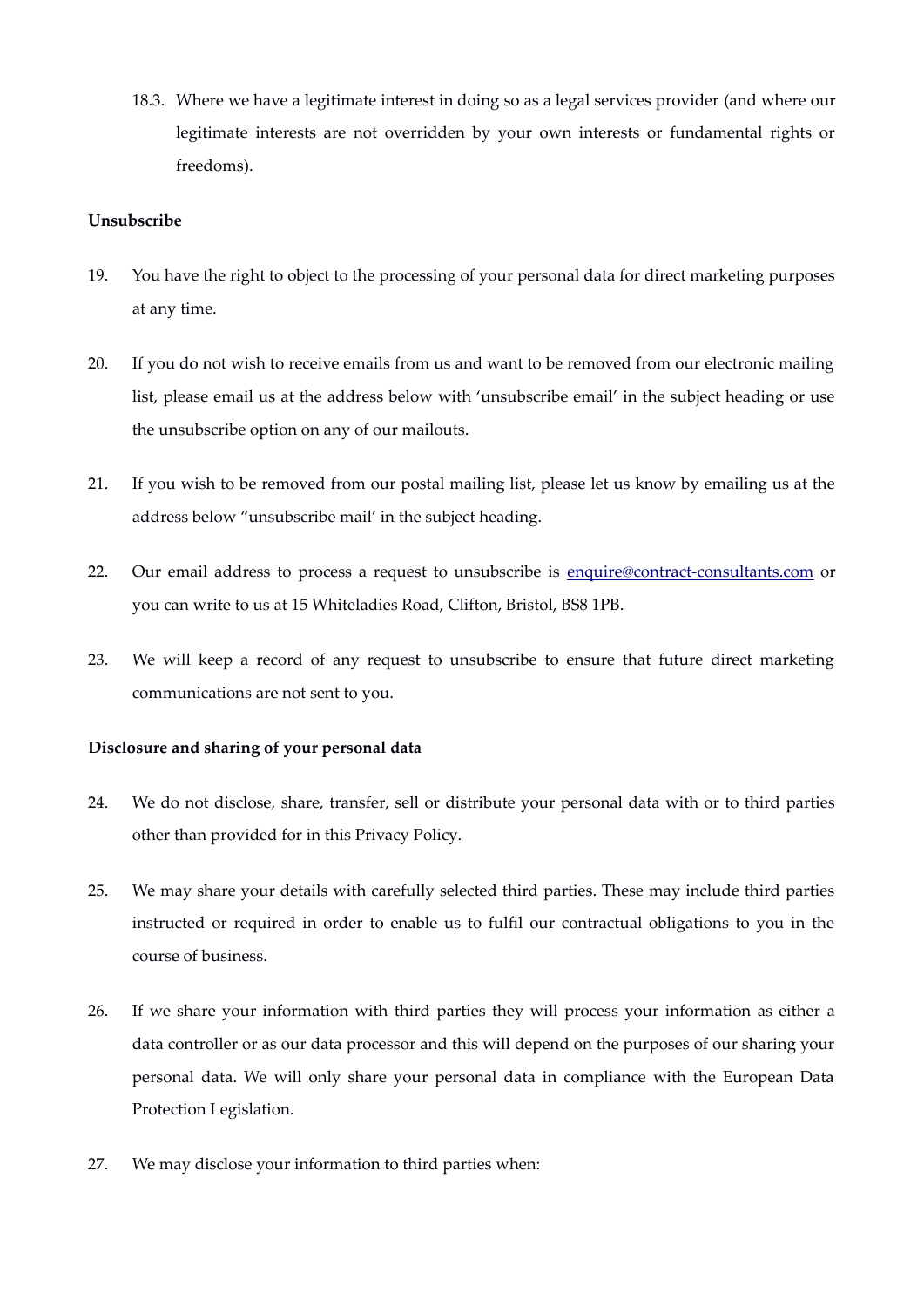- 27.1. You specifically request this;
- 27.2. Where it is necessary in order to provide our legal services to you.
- 27.3. If we are under a duty to disclose or share your personal data in order to comply with any legal obligation or to protect the rights, property or safety of our website, our clients, or others.
- 28. The third parties that we may disclose your information to include:
	- 28.1. our bank;
	- 28.2. our insurers;
	- 28.3. other professional advisors or third parties with whom we engage as part of our work for our clients or who our clients separately engage in the same context;
	- 28.4. our data processors providing archiving and other IT and business support services. This also includes third parties such as Google and Dropbox who we use for email and cloud data storage;
	- 28.5. our email marketing platform provider and our website platform provider;
	- 28.6. analytics and search engine providers that assist us in the improvement and optimisation of our website; and
	- 28.7. any third party you ask us to share your data with.
- 29. We will not sell or transfer your data to any third parties for marketing purposes.

#### **Storage and retention of your personal data**

- 30. We follow strict security procedures regarding the use and storage of your personal information and who sees it, to help stop any unauthorised person getting hold of it.
- 31. Once we have received your information, we use strict procedures and security features to try to prevent unauthorised access. Unfortunately, the transmission of information via the internet is not completely secure and although we do our best to protect your personal data, we cannot absolutely guarantee the security of your data.